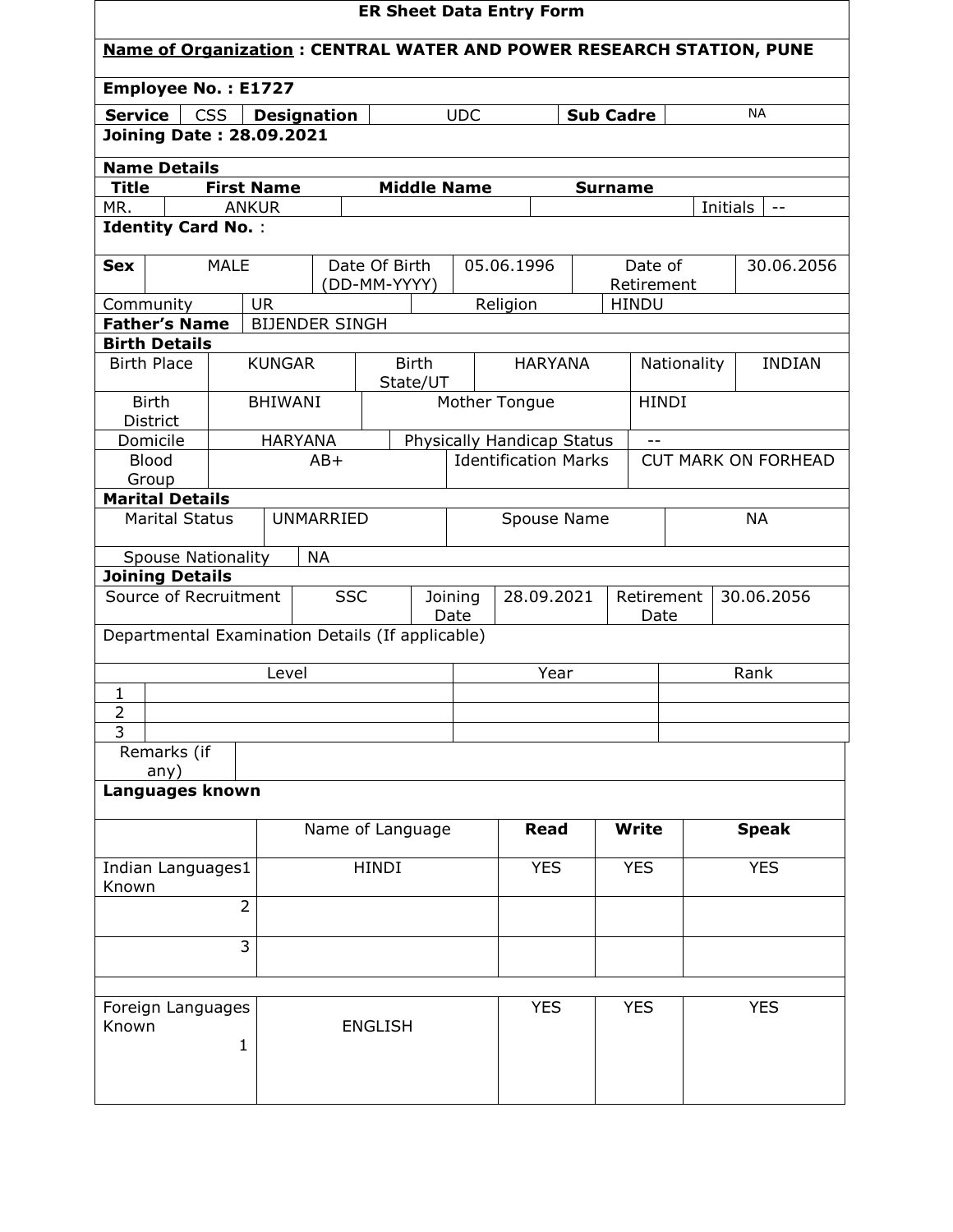## Details of deputation (if applicable)

| Name of the Office | Post held at that<br>time in parent office | Name of post<br>(selected for<br>deputation | Period of deputation |      |
|--------------------|--------------------------------------------|---------------------------------------------|----------------------|------|
|                    |                                            |                                             | Since                | From |
|                    |                                            |                                             |                      |      |

## Details of Foreign Visit

| SI.<br>No. | Place of Visit | Date of<br>visit | Post held at<br>that time | Whether it<br>is a<br>personal or<br>official visit | Details of visit |
|------------|----------------|------------------|---------------------------|-----------------------------------------------------|------------------|
|            |                |                  |                           |                                                     |                  |

## Transfer/Posting Detail (if applicable)

| Place | Period of posting |      |  |  |  |  |
|-------|-------------------|------|--|--|--|--|
|       | Since             | From |  |  |  |  |
|       |                   |      |  |  |  |  |
|       |                   |      |  |  |  |  |
|       |                   |      |  |  |  |  |
|       |                   |      |  |  |  |  |

| Qualification (Use extra photocopy sheets for multi qualifications, experience, training, awards details)                |                           |          |                      |                                                         |               |                                        |                        |  |           |  |
|--------------------------------------------------------------------------------------------------------------------------|---------------------------|----------|----------------------|---------------------------------------------------------|---------------|----------------------------------------|------------------------|--|-----------|--|
| Qualification                                                                                                            |                           |          |                      | Discipline                                              |               |                                        | Specialization 1       |  |           |  |
| <b>B.SC</b>                                                                                                              |                           |          | <b>PCM</b>           |                                                         |               |                                        |                        |  |           |  |
| Year                                                                                                                     |                           | Division |                      |                                                         | CGPA/ % Marks |                                        | Specialization 2       |  |           |  |
| 2016                                                                                                                     |                           |          | <b>SECOND</b>        |                                                         |               | 58.17%                                 |                        |  |           |  |
| Institution                                                                                                              |                           |          | University           |                                                         |               |                                        | Place                  |  | Country   |  |
| <b>GOVT COLLEGE BHIWANI</b>                                                                                              |                           |          | <b>MDU ROHTAK</b>    |                                                         |               | <b>BHIWANI</b>                         |                        |  | India     |  |
| <b>Experience</b>                                                                                                        |                           |          |                      |                                                         |               |                                        |                        |  |           |  |
|                                                                                                                          | Type of Posting           |          |                      |                                                         |               |                                        | Temporary              |  |           |  |
|                                                                                                                          |                           |          |                      |                                                         |               |                                        |                        |  |           |  |
|                                                                                                                          | Designation               |          |                      |                                                         |               |                                        | <b>UDC</b>             |  |           |  |
|                                                                                                                          |                           |          |                      |                                                         |               |                                        |                        |  |           |  |
|                                                                                                                          | Ministry                  |          |                      |                                                         |               |                                        | Ministry of Jal shakti |  |           |  |
|                                                                                                                          |                           |          |                      |                                                         |               | Department of Water Resources, RD & GR |                        |  |           |  |
|                                                                                                                          | <b>MOWR</b>               |          |                      |                                                         | <b>CWPRS</b>  |                                        |                        |  |           |  |
|                                                                                                                          | Office                    |          |                      | Place                                                   |               |                                        |                        |  |           |  |
| CWPRS, KHADAKWASALA, PUNE                                                                                                |                           |          |                      | <b>PUNE</b>                                             |               |                                        |                        |  |           |  |
|                                                                                                                          | <b>Experience Subject</b> |          |                      | Period of Posting                                       |               |                                        |                        |  |           |  |
| Major                                                                                                                    |                           |          |                      | Minor                                                   |               |                                        | From                   |  | To        |  |
|                                                                                                                          |                           |          |                      |                                                         |               |                                        |                        |  |           |  |
| Note:-Refer the Annexure to fill above Major, Minor Subjects and below given training<br>subject(minimum 1 week & above) |                           |          |                      |                                                         |               |                                        |                        |  |           |  |
| Training                                                                                                                 |                           |          |                      |                                                         |               |                                        |                        |  |           |  |
| <b>Training Year</b>                                                                                                     |                           |          | <b>Training Name</b> | <b>Training Subject</b>                                 |               |                                        |                        |  |           |  |
|                                                                                                                          |                           |          |                      |                                                         |               |                                        |                        |  |           |  |
| Level                                                                                                                    | Institute Name, Place     |          |                      | Field Visit Country<br>Field Visit Place (within India) |               |                                        |                        |  |           |  |
|                                                                                                                          |                           |          |                      |                                                         |               |                                        |                        |  |           |  |
| Sponsoring Authority                                                                                                     |                           |          | Period of Training   |                                                         |               |                                        | Duration               |  | Result    |  |
|                                                                                                                          |                           |          | From                 |                                                         | To            |                                        | in Weeks)              |  | Qualified |  |
|                                                                                                                          |                           |          |                      |                                                         |               |                                        |                        |  |           |  |
| <b>Awards/Publications</b>                                                                                               |                           |          |                      |                                                         |               |                                        |                        |  |           |  |
| Type of Activity:                                                                                                        |                           |          | Academic             |                                                         |               | Non Academic                           |                        |  |           |  |
| <b>Activity Area</b>                                                                                                     |                           |          |                      | <b>Activity Title</b><br><b>Activity Subject</b>        |               |                                        |                        |  |           |  |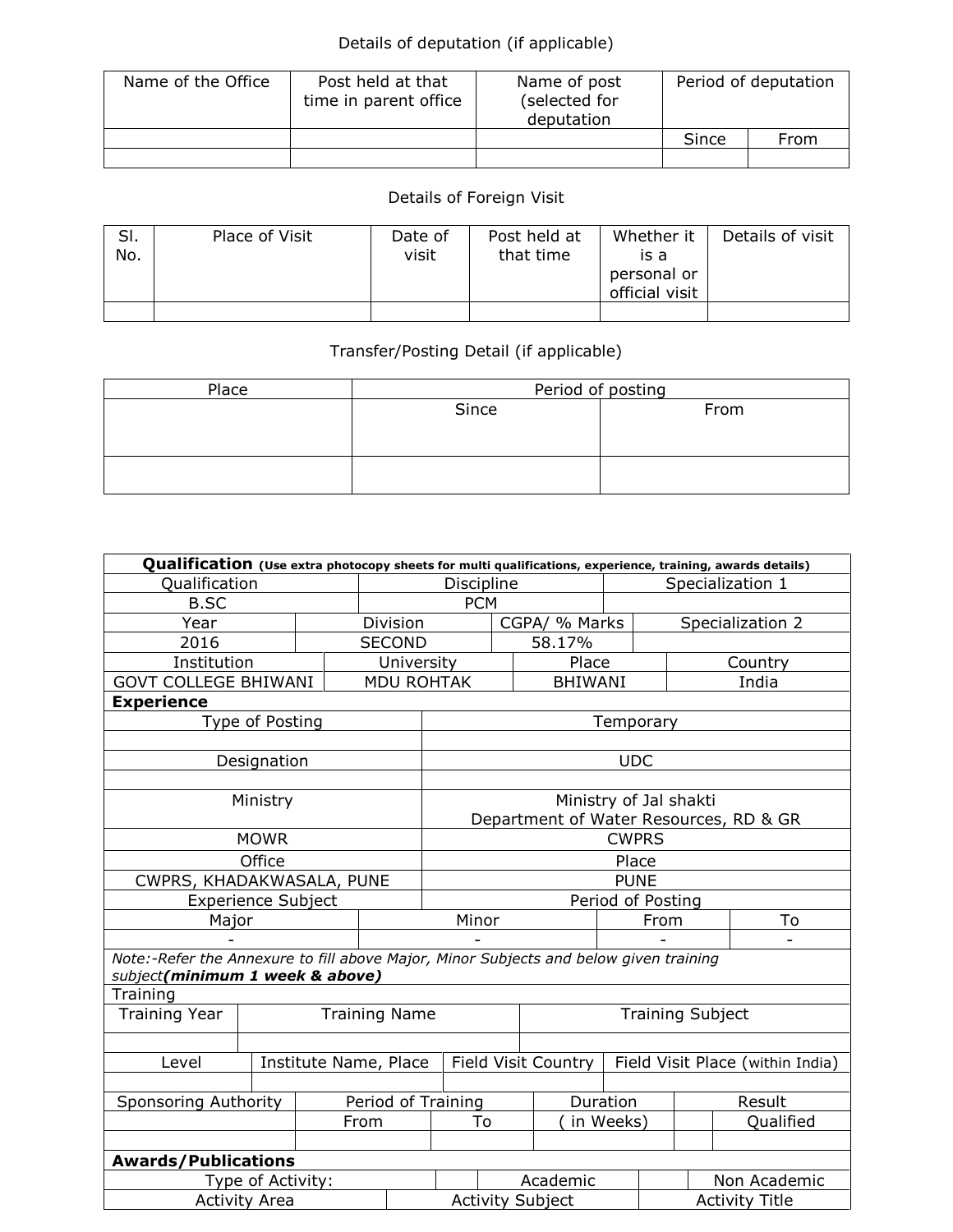| Day | Month | Year | Activity<br>Description/Remarks | Level |
|-----|-------|------|---------------------------------|-------|
|     |       |      |                                 |       |

Note: (i) Concerned CCS Officer is responsible for the correctness of information sent through ER Sheet Performa.

(ii) Subject to verification by the concerned administrative authorities.

Date: 21.10.2021 **Place : Khadakwasla, Pune** 

Information checked and verified – by Signature of Officer

| Section Officer | Ministry/<br>Department |                          |
|-----------------|-------------------------|--------------------------|
| E-mail id       | Room NO.                | <b>Building</b><br>Name: |
| Phone NO.       | Wing No.                |                          |